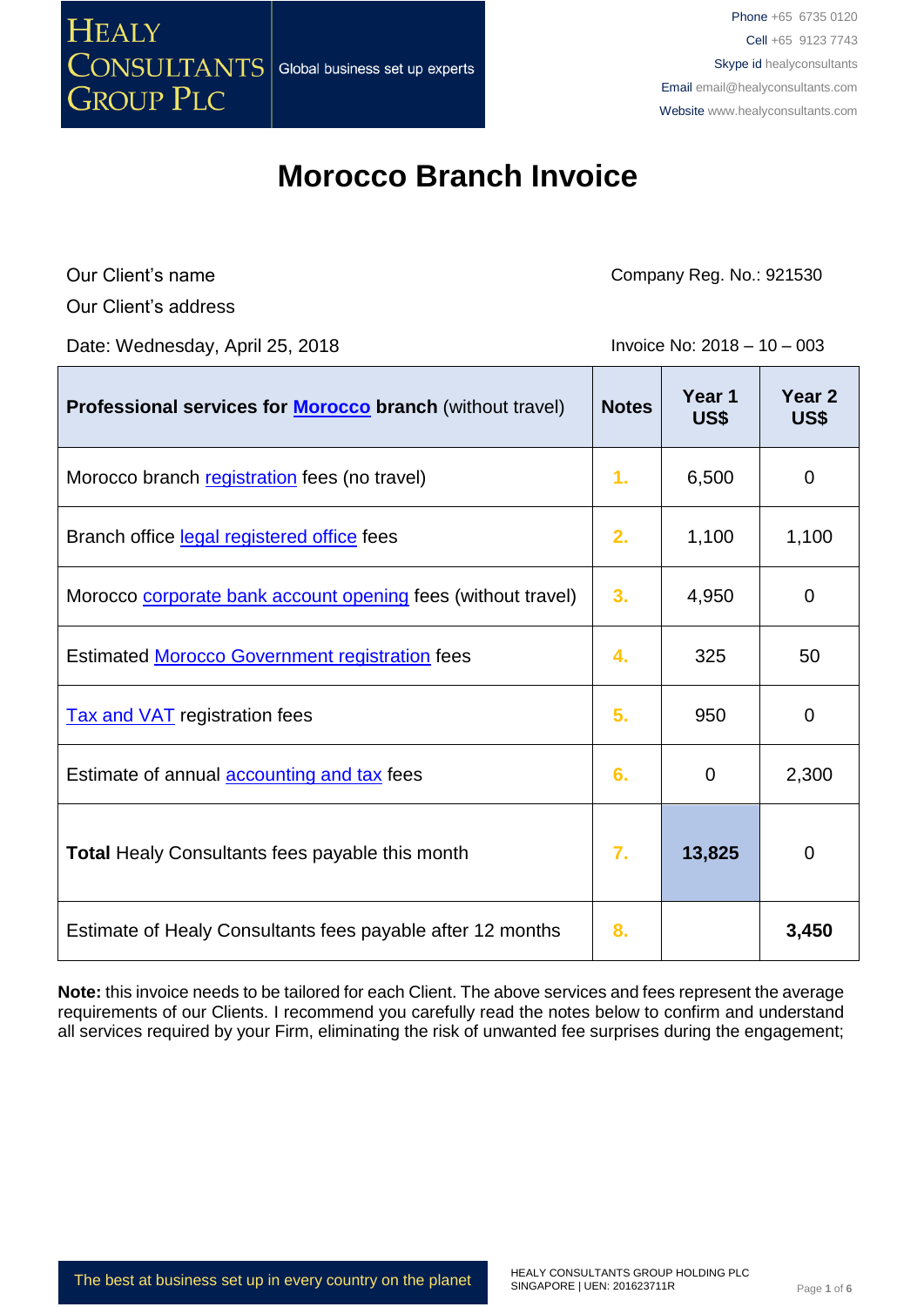

### *Notes to invoice above*

**1.** Healy Consultants fees to efficiently and effectively complete Morocco branch registration within [6](http://www.healyconsultants.com/morocco-company-registration/fees-timelines/) [weeks](http://www.healyconsultants.com/morocco-company-registration/fees-timelines/) by i) choosing the optimum regulatory license for our Client's business activities ii) reserving a name with the Morocco [Registrar of Commercial Entities](http://maps.service-public.ma/mfpma/geo/front/?lang=fr) iii) settling our accountant and lawyer fees and iv) preparing a high quality branch registration application for the Ministry of [Economy](http://www.finances.gov.ma/en/SitePages/home.aspx) and [Finance;](http://www.finances.gov.ma/en/SitePages/home.aspx)

All [engagement fees](http://www.healyconsultants.com/company-registration-fees/) (click link) are agreed and paid up front and agree to the fees published on our country web pages. Consequently, there are no hidden fees, surprises or ambushes throughout the engagement. All engagement deadlines are agreed up front in the form of a [detailed project plan,](http://www.healyconsultants.com/index-important-links/example-project-plan/) mapping out [deliverables](http://www.healyconsultants.com/deliverables-to-our-clients/) by week throughout the engagement term;



Every week during the engagement, Healy Consultants will email our Client a detailed status [update.](http://www.healyconsultants.com/index-important-links/weekly-engagement-status-email/) Our Client is immediately informed of engagement problems together with solutions. Your dedicated engagement manager is reachable by phone, Skype, live chat and email and will communicate in your preferred language;

- **2.** In accordance with the [Moroccan Commercial Code -](http://www.wipo.int/wipolex/fr/details.jsp?id=2973) 03/10/1996, a branch of a foreign company shall as from the date of its registration have a legal registered office in Morocco, to which all official government communications and notices may be addressed. To comply with this statutory requirement, Healy Consultants' Morocco office will be the registered office address for your branch. Thereafter, this address will be used to receive government correspondence including **i)** tax letters; **ii)** notice of the legal annual return; and **iii)** all government communications. Most of our Clients wish to place [Healy Consultants'](http://www.healyconsultants.com/corporate-outsourcing-services/company-secretary-and-legal-registered-office/) office address on invoices, contracts, websites and business cards;
- **3.** Healy Consultants will be pleased to open a Morocco corporate bank account without our Client travel. It is a time consuming task, and Healy Consultants will shelter our Client from the associated administrative challenges. As you can appreciate, it is a difficult task to obtain bank account approval through a newly formed branch office when shareholders, directors and bank signatories reside overseas. Healy Consultants will prepare a business plan for the bank to optimize the probability of corporate bank account approval. Depending on our Client's business and nationality, there is a 20% probability the banks will request a bank signatory to travel for a onehour bank interview. Healy Consultants will try its best to negotiate with the bank for a travel exemption. If our Client must travel to Morocco for corporate bank account opening, Healy Consultants will refund our Client US\$950;

If our Client is not comfortable with only a Morocco corporate bank account, Healy Consultants will be pleased to open an additional [international corporate bank account](http://www.healyconsultants.com/international-banking/) (click link) outside of Morocco. Examples include New York, Germany, Liechtenstein, Austria, Bulgaria, South Africa, Australia, London, South America or Dubai. All banks will be top tier banks in these countries with excellent internet banking services. Example of our global banking partners include HSBC, Standard Chartered Bank, Citibank, Barclays, Standard bank, ANZ bank, VTB bank, UBS, Credit Suisse;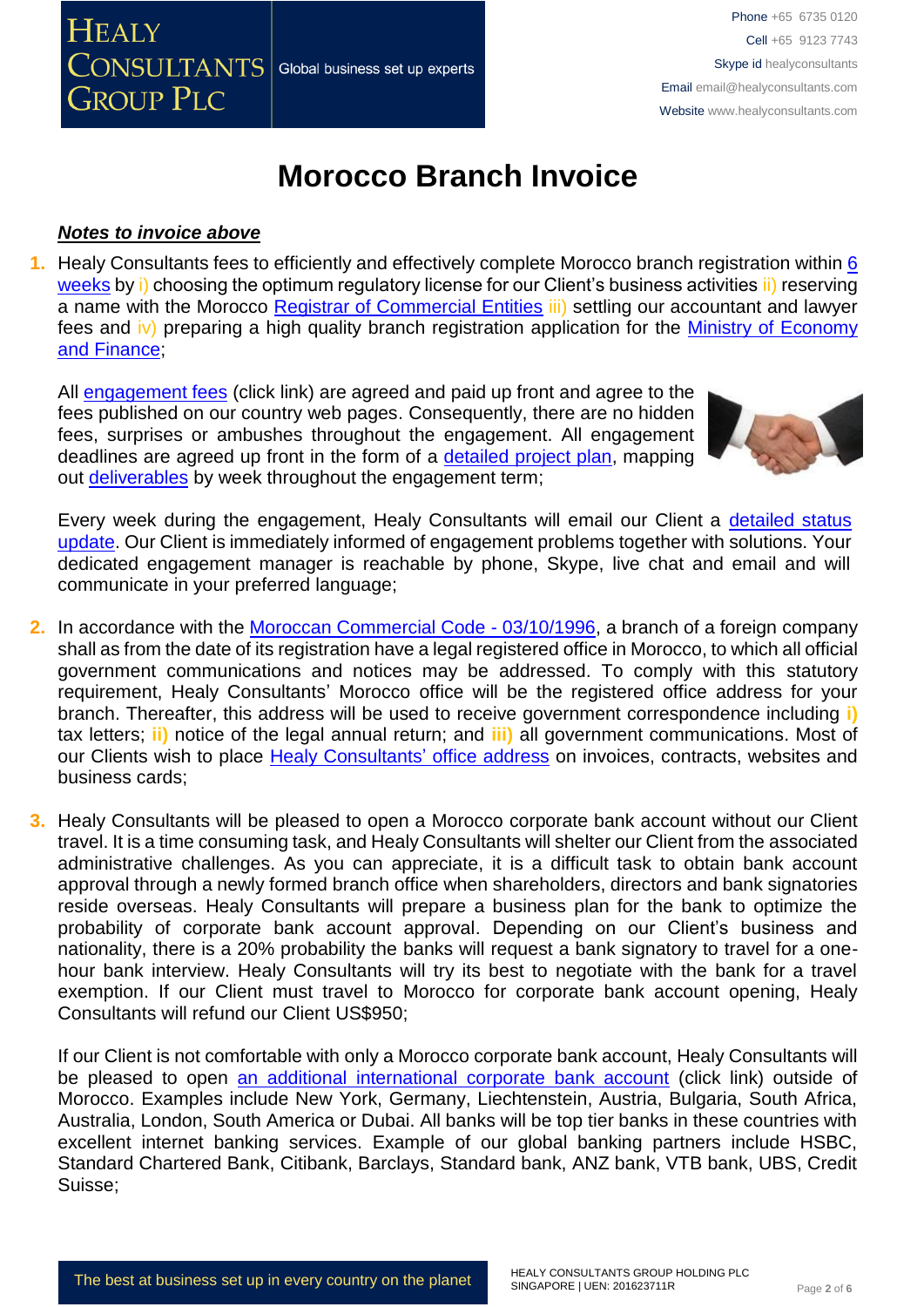

The banks enjoys ultimate power of approval of corporate bank account applications. Consequently, guaranteed success is outside of Healy Consultants' control. What is inside our control is the preparation and submission of a high-quality bank application that maximizes the likelihood of approval.

Global banks continue to tighten corporate bank account opening procedures, their internal compliance departments completing more thorough due diligence of Clients. Consequently, our Clients should expect the bank account approval period to take up to 6 weeks. Furthermore, global banks now require evidence of proof of business in the country where the corporate bank account will be, including sales contracts or lease agreement;







- **4.** This fee is an estimate of Government costs to complete your Firm's engagement. For transparency purposes, all Government fee payments will be supported by original receipts and invoices. Examples of government costs include **i)** reserving the overseas BO name with the nearest [Regional Investing Center](http://www.service-public.ma/web/guest/home?p_p_id=mmspservicepublicdiffusion_WAR_mmspservicepublicdiffusionportlet&_mmspservicepublicdiffusion_WAR_mmspservicepublicdiffusionportlet__spage=%2Fportlet_action%2Fma%2Fmmsp%2Fdiffus%2Fadresse%2Fdetail%3FidRubrique%3D10368&_mmspservicepublicdiffusion_WAR_mmspservicepublicdiffusionportlet_idRubrique=10368) (CRI) **ii)** legalizing statutes of the foreign company at Mayor's office and pay the stamp fees **iv)** registering with the [Morocco Finance Ministry](http://www.finances.gov.ma/fr/SitePages/Home.aspx) for patent tax and with the nearest [Commercial Court](http://www.service-public.ma/en/web/guest/home) for social security and taxation **v)** VAT registration fee and **vi)** informing of commencement of operations provincial authorities. Following engagement completion, Healy Consultants will refund our Client any excess of funds received over Government costs paid;
- **5.** In accordance with Morocco laws, each entity must register for corporate tax and VAT at the [Ministry of the Economy and Finance](https://www.finances.gov.ma/en/SitePages/home.aspx) (Tax Department);
- **6.** For an active trading branch, these **accounting and tax** fees are an estimate of Healy Consultants fees to efficiently and effectively discharge your annual branch accounting and tax obligations. Following receipt of a set of draft accounting numbers from your branch, Healy Consultants will more accurately advise accounting and tax fees. For a dormant branch, Healy Consultants fees are only US\$950;



- **7.** All fees quoted in this invoice correspond to fees quoted [on Healy Consultants' website.](http://www.healyconsultants.com/company-registration-fees/) Please review this invoice carefully to identify errors. During the rush of the business day, it is possible that Healy Consultants inadvertently made fee calculation errors, typing errors or omitted services or omitted historic fee payments from Clients. In the unfortunate event you identify invoice errors, please revert to me directly re the same. I apologize in advance if I or my staff made invoice errors;
- **8.** Assuming our Clients re-engage Healy Consultants in year 2, this fee is an estimate of the fees payable next year, 12 months after the date of branch registration;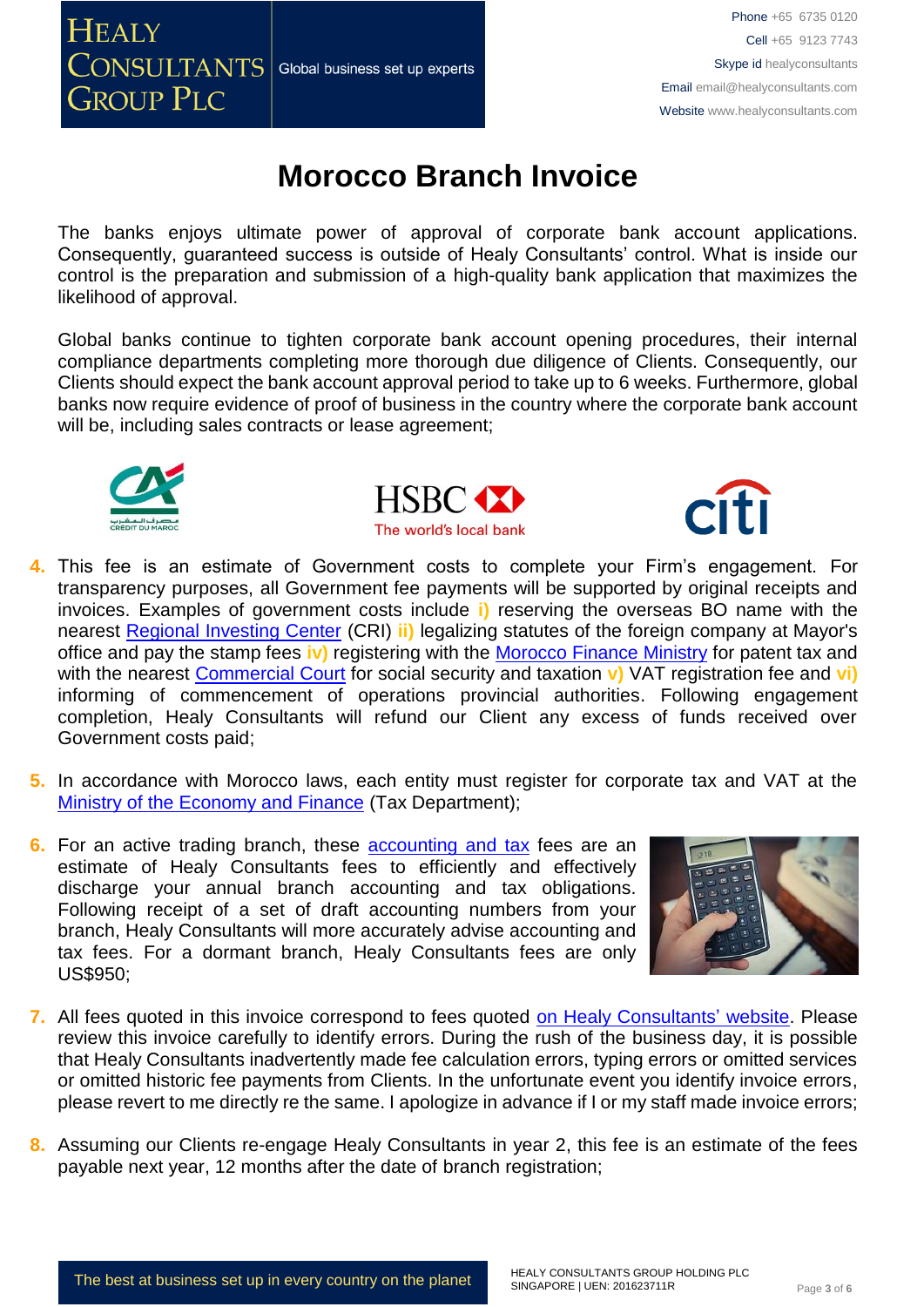

- **9.** The fees quoted in this invoice are a prediction of the fees required to efficiently and effectively complete this engagement in a timely manner. If during the engagement Healy Consultants realizes that the project is more complex than anticipated, requiring a large additional investment of time, my Firm will revert to request additional fees. If Healy Consultants completes the engagement faster and more easily than expected, Healy Consultants is happy to refund some fees to our Client;
- **10.**Branch business activities are limited to the activities of its head office. The branch suffers standard corporate income tax. A branch can i) lease office premises ii) issue sales invoice to Clients and iii) sign local legal contracts. A branch can import and export goods;
- **11.**Engage Healy Consultants to [project manage](http://www.healyconsultants.com/project-manage-engagements/) business set up in every country on the planet. We are the best in the [world](http://www.healyconsultants.com/best-in-the-world/) at what we do, timely completing [the A to Z](http://www.healyconsultants.com/a-to-z-of-business-set-up/) of every country engagement;
- **12.**While not strictly required by Morocco Company Law, it is recommended to allocate a minimum capital of US\$1,000 (MAD10,000) to the branch bank account before registration. To optimize engagement efficiency and minimize delays, Healy Consultants is happy to deposit these funds on behalf of our clients;
- **13.**In accordance with the [Morocco Commercial Code,](http://www.service-public.ma/home;jsessionid=43A3462A20DB9FE1668BB41BBE89F4BB?p_p_id=mmspservicepublicdiffusion_WAR_mmspservicepublicdiffusionportlet&p_p_lifecycle=0&p_p_state=normal&p_p_mode=view&p_p_col_id=column-1&p_p_col_count=1&_mmspservicepublicdiffusion_WAR_mmspservicepublicdiffusionportlet__spage=%2Fportlet_action%2Fprocedure%2Fprocedure%2Fview%3FrubriqueSelected.idRubrique%3D11994%26procedureSelected.idProcedure%3D3961&_mmspservicepublicdiffusion_WAR_mmspservicepublicdiffusionportlet_rubriqueSelected.idRubrique=11994&_mmspservicepublicdiffusion_WAR_mmspservicepublicdiffusionportlet_procedureSelected.idProcedure=3961) each Morocco branch must have at least one individual country representative ordinarily resident in Morocco. Foreigners must have a valid work permit to be eligible appointees. If required, Healy Consultants will be pleased to provide your firm with a professional nominee representative in Morocco. Our fee amounts to US\$6,600 per annum;
- **14.**Depending on our Client's business and nationality, the Morocco Government may require a special regulatory license to carry on your business in the country. Healy Consultants will assist our Client secure license approval; there may be additional engagement fees. However, the Government enjoys ultimate power of approval of branch registrations and business licenses;
- **15.**If our Client and Healy Consultants properly plan this engagement, our Clients' will *not* have to travel during this engagement. Healy Consultants will efficiently complete branch registration and corporate bank account opening in a timely manner without our Client presence. Instead, our Client will need to **i)** sign and get documents legalized in the embassy in their country of origin and **ii)** courier the originals to Healy Consultants office;



**16.** If required, Healy Consultants will be pleased to assist your firm to secure employee visa approvals. Our fee is US\$2,950 for the first employee, US\$1,950 for the second employee, US\$950 per employee thereafter. Our employee visa fees includes preparation of a quality visa application and submitting to the correct Government immigration officers. The Government enjoys ultimate power of approval of visa applications. Consequently, guaranteed success is outside of Healy Consultants' control. What is inside our control is the preparation and submission of a high quality immigration visa application that maximizes the likelihood of visa approval;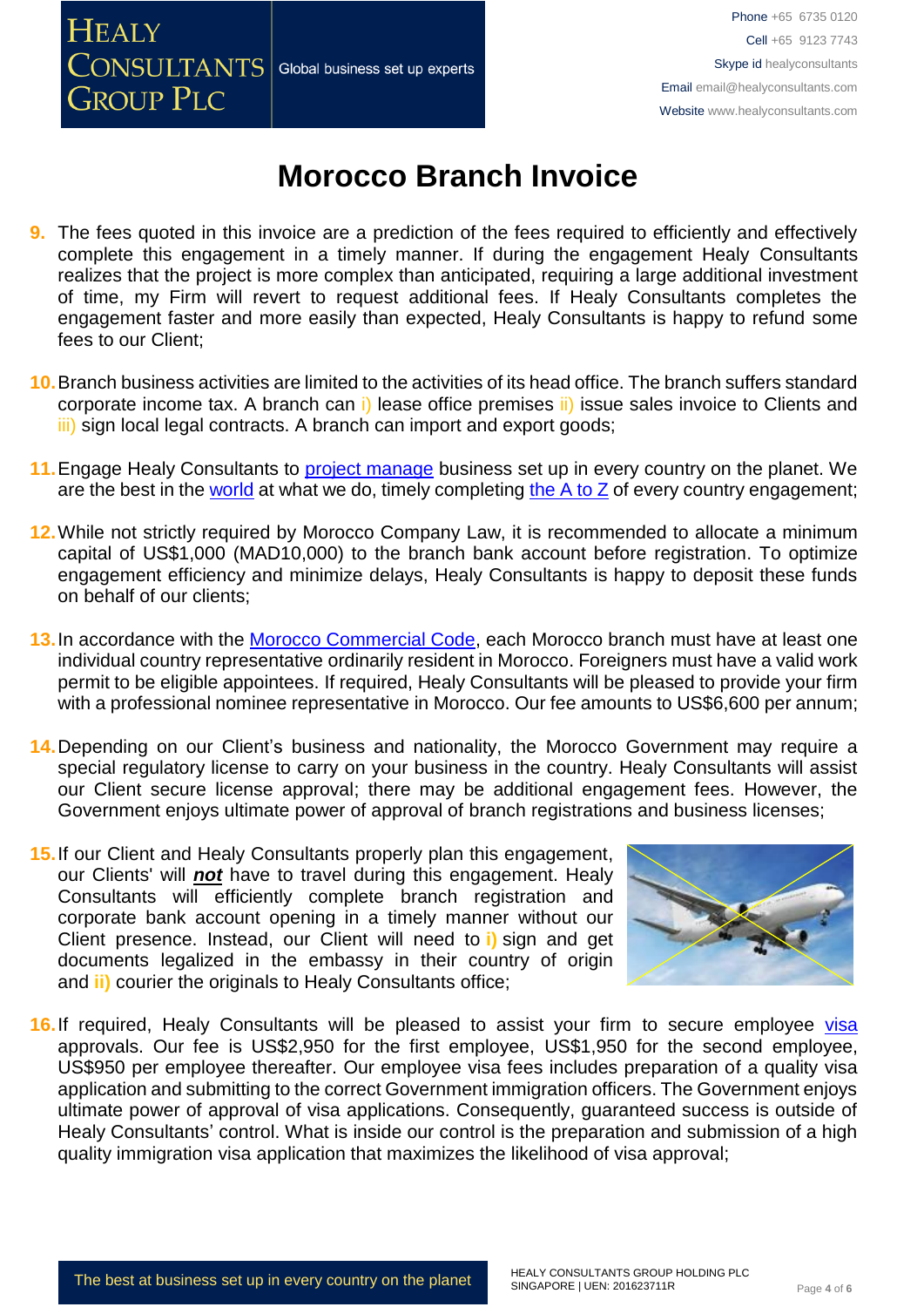### **HEALY** CONSULTANTS Global business set up experts **GROUP PLC**

# **Morocco Branch Invoice**

- **17.**Some of our Clients request Healy Consultants to provide temporary shared [office space](http://www.healyconsultants.com/virtual-office/) for 6 months until their preferred business premises is found. If your Firm requires this service, our onetime fee is US\$950. Monthly rental thereafter is paid directly to the landlord, independently of Healy Consultants;
- **18.**Monthly, quarterly and mid-year Government tax obligations include monthly and quarterly payroll reporting, VAT and corporation tax return filing. If you need our help, Healy Consultants can complete monthly Government reporting for a monthly fee of US\$860. Healy Consultants monthly support will include i) receive in dropbox the monthly invoices from our client ii) label monthly bank statement transactions iii) preparation and submission of VAT returns and iv) submission of monthly employee payroll reporting;

**19.**During the engagement, shareholders and directors' documents may need to be translated into French; before the Government and Bank approves BO registration and corporate bank account opening respectively. Consequently, our Client should budget for possible additional translation and embassy attestation fees. Either our Client or Healy Consultants can complete this administrative task;

As always, Healy Consultants will negotiate with all third parties to eliminate or reduce additional engagement costs. For transparency purposes, all third party fee payments will be supported by original receipts and invoices. Examples of possible third party payments include **i)** embassy fees **ii)** notary public costs **iii)** official translator fees;

**20.**Some of our Clients require an [immediate country solution.](http://www.healyconsultants.com/turnkey-solutions/) With this strategy, within 1 week Healy Consultants can supply our Client **i)** an existing dormant Morocco company number and **ii)** an already approved Morocco corporate bank account number and **iii)** a business address. Turnkey solutions are attractive to those entrepreneurs who wish to immediately close a country deal, sign a contract or invoice a customer;



- **21.**It is important our Clients are aware of their personal and corporate tax obligations in their country of residence and domicile. Let us know if you need Healy Consultants help to clarify your local and international annual tax reporting obligations;
- **22.**As stipulated on our [business website](http://www.healyconsultants.com/) and in section 3 of our engagement letter, Healy Consultants will only commence the engagement following **i)** settlement of our fees and **ii)** completion and signing of our legal engagement letter;
- 23. Healy Consultants will only register your branch after 75% of [due diligence documentation](http://www.healyconsultants.com/due-diligence/) is received by email. Healy Consultants will only open a corporate bank account after 100% of the Client's original due diligence documentation is received by courier;
- 24. During the annual renewal engagement with our Client, our in-house Legal and Compliance [Department \(click link\)](http://www.healyconsultants.com/about-us/key-personnel/cai-xin-profile/) reviews the quality and completeness of our Client file. Consequently, Healy Consultants may revert to our Client to ask for more up to date [due diligence documentation;](http://www.healyconsultants.com/due-diligence/)